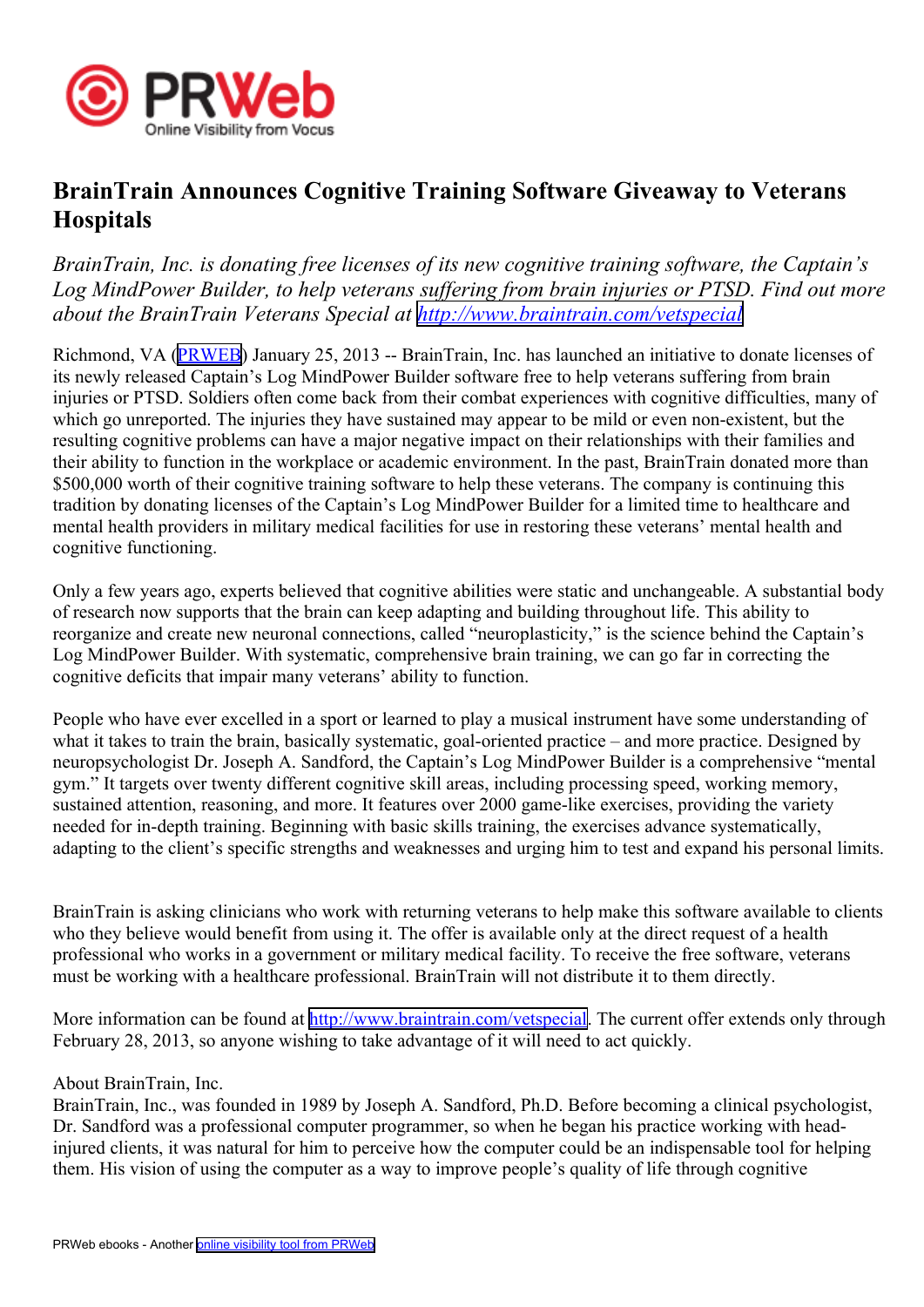

enhancement continues to define BrainTrain's mission. BrainTrain's software is currently used in all fifty states and in over fifty foreign countries.

BrainTrain's original Captain's Log system was the subject of one of the first peer-reviewed, published studies showing that computerized cognitive training works. Done at the Miami VAMC, this research study showed <sup>a</sup> 25% improvement in memory and mental processing speed after only 9 hours of training. For <sup>a</sup> bibliography of cognitive training research, visit <http://www.braintrain.com/cognitive-training-research>.

For more information, press only, contact: Virginia Sandford, 804-320-0143, marketing(at)braintrain(dot)com

For full details about this special offer to help Veterans, please visit [www.braintrain.com/vetspecial](http://www.braintrain.com/vetspecial)